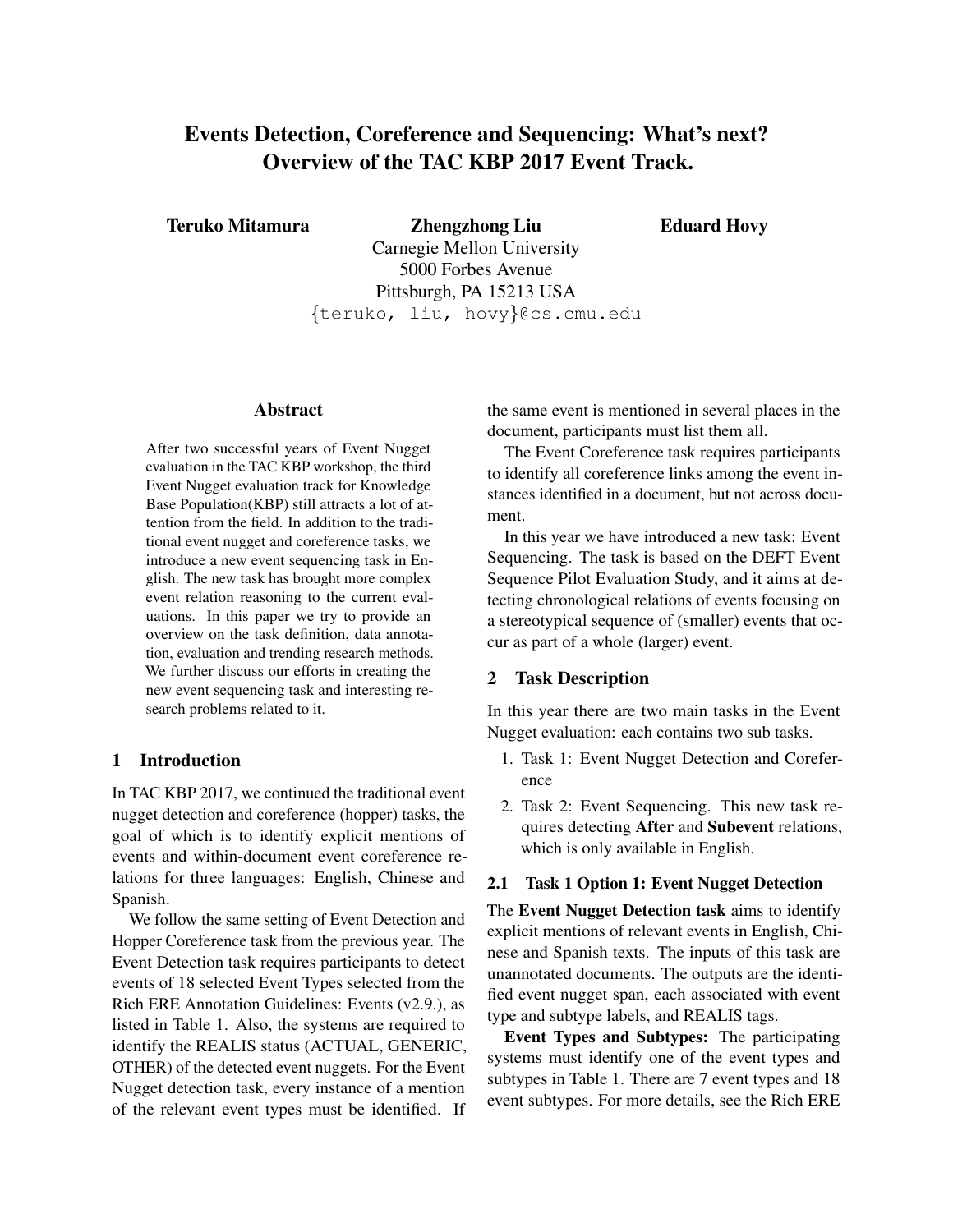Annotation Guidelines: Events v.2.6 (Linguistic Data Consortium, 2015).

REALIS Identification: Event mentions must be assigned one of the following labels: ACTUAL (events that actually occurred); GENERIC (events that are not specific events with a (known or unknown) time and/or place); or OTHER (which includes failed events, future events, and conditional statements, and all other non-generic variations).

#### 2.2 Task 1 Option 2: Event Coreference

The Event Coreference Task aims to identify the event nuggets and induce full event coreference links end-to-end. The event coreference task is to identify when two or more event nuggets refer to exactly the 'same' event. The annotation scheme for Event Coreference is called *Event Hoppers*. Event hoppers are relaxed notion of event coreference: each hopper contains events that "feel" coreferential to the annotator even if they do not meet the strict event identity (exactly same arguments between the nuggets)(Song et al., 2015).

The inputs of this task are unannotated documents. The outputs should contain event nuggets (with type/subtype and REALIS annotated), and event coreference links. Event type/subtypes are crucial for evaluation because they are required in aligning mentions (See §5).

# 2.3 Task 2: Event Sequencing

The new Event Sequence task aims to identify event sequence that occurs in a script (Schank and Abelson, 1977), which is a stereotypical sequence of events that occur as part of a whole (larger) event. Scripts help us understand a storyline composed of a series of events due to its well-known sequential progression.

In this task, we examine closely of two types of relations in scripts, which are shown in Figure 1. The AFTER links are between events following each other in a script, which is likely to be connected via their chronological order. Such ordering can be explicitly mentioned in text, or inferred from one's common knowledge. The SUBEVENT links are between a parent and a child event. The parent event is considered to be an event that include all its children. Chronologically, the parent event should cover the whole time period of the children events. For example:



Figure 1: Event Sequence Link Structure

1. Thousands of people gathered [E1, Movement.Transport-Person, ACTUAL] in front of the city hall and chanted [E2, Contact.Broadcast, ACTUAL] the feminist slogan in Wednesday's protest [E3, Conflict.Demonstrate, ACTUAL].

The event mention E3 ("protest") is the parent event for E1 ("gathered") and E2 ("chanted"). There is an "after" link between E1 and E2. Another sample event structure is shown in Figure 1.

# 3 Corpus

Event Detection and Coreference: The detection and coreference tasks are conducted in a trilingual setting. There are no newly annotated training corpus, but participants have access to the event nugget training and evaluation datasets from previous years. For the evaluation corpora, there are 167 documents for each language, half of the documents are newswire articles and the other half of the documents are texts from discussion forum. Table 2 list the the number of mentions of each type in the evaluation corpora. Comparing to previous years, the number of event mentions of each type is increased to better capture performance.

Event Sequencing: The training set for event sequencing are created by adding additional annotations on top of the TAC 2015 Event track training and testing data, which contains 360 documents. Since the event sequence task is annotated based on the events from the TAC 2015 Event Track, there will be 33 event types as listed in the TAC KBP 2015 Event guideline, instead of the 18 event types listed in this document. The test set for event sequencing are created on top of the TAC KBP 2016 Event Track data. Noe that the annotators are allowed to correct previous annotation errors during the annotation process.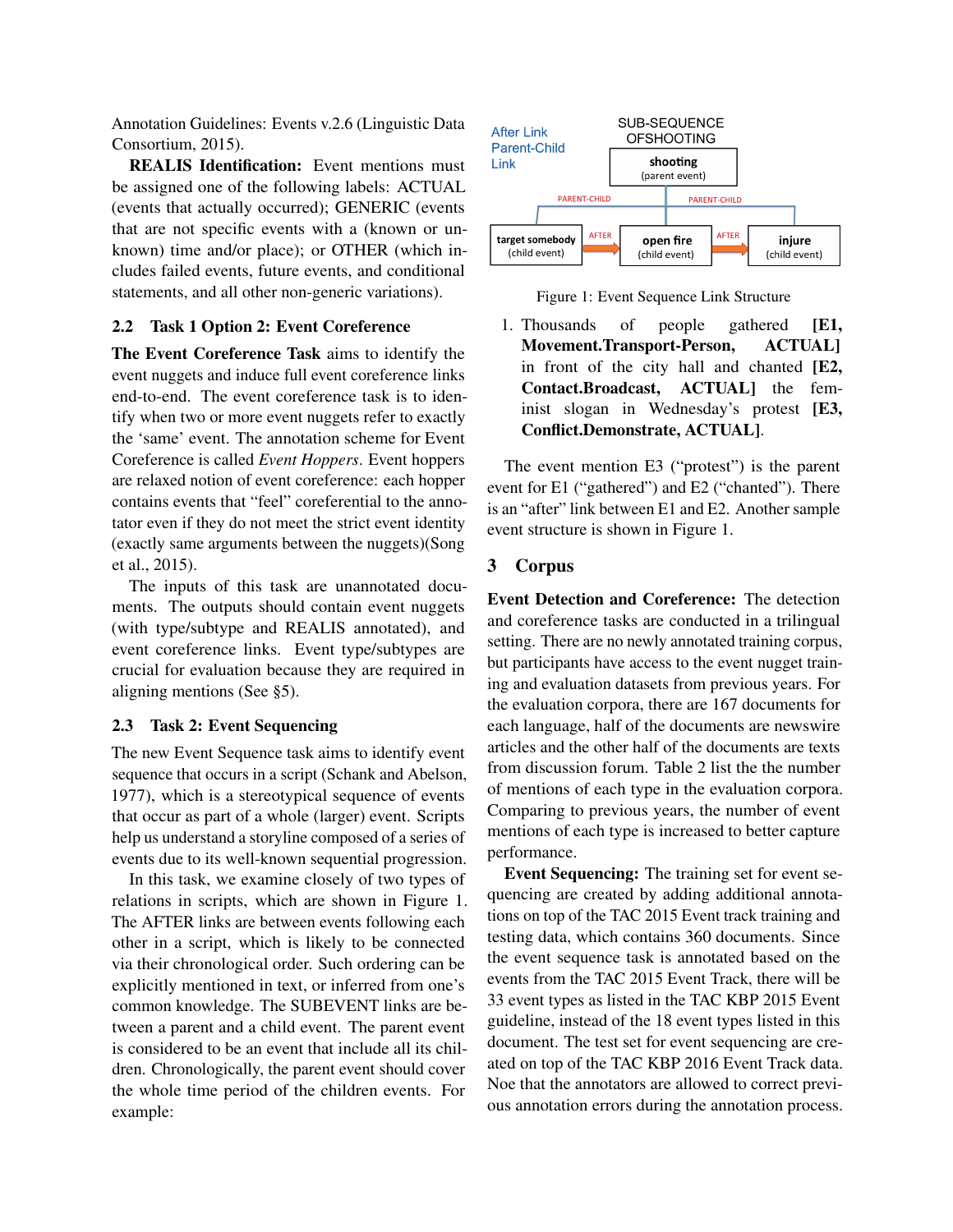| <b>Type</b> | <b>Subtype</b>   | <b>Type</b> | <b>Subtype</b>            | <b>Type</b>      | <b>Subtype</b>        |
|-------------|------------------|-------------|---------------------------|------------------|-----------------------|
| Conflict    | Attack           | Transaction | <b>Transfer Money</b>     | Manufacture      | Artifact              |
| Conflict    | Demonstrate      | Transaction | Transaction               | Life             | Injure                |
| Contact     | Meet             | Transaction | <b>Transfer Ownership</b> | $\parallel$ Life | <b>Die</b>            |
| Contact     | Correspondence   | Movement    | Transport.Artifact        | Personnel        | <b>Start Position</b> |
| Contact     | <b>Broadcast</b> | Movement    | Transport.Person          | Personnel        | <b>End Position</b>   |
| Contact     | Contact          | Justice     | Arrest-Jai                | Personnel        | Elect                 |

Table 1: Event Types and Subtypes in TAC KBP Event Nugget 2016

| Type               | English | Chinese | Spanish | Type              | English | Chinese | Spanish |
|--------------------|---------|---------|---------|-------------------|---------|---------|---------|
| conflict-attack    | 410     | 820     | 498     | manufacture-      | 141     | 131     | 67      |
|                    |         |         |         | artifact          |         |         |         |
| conflict-          | 209     | 101     | 166     | movement-         | 242     | 79      | 59      |
| demonstrate        |         |         |         | transportartifact |         |         |         |
| contact-           | 639     | 775     | 495     | movement-         | 447     | 360     | 341     |
| broadcast          |         |         |         | transportperson   |         |         |         |
| contact-contact    | 238     | 62      | 136     | personnel-elect   | 152     | 176     | 141     |
| contact-           | 198     | 25      | 101     | personnel-        | 186     | 108     | 97      |
| correspondence     |         |         |         | endposition       |         |         |         |
| contact-meet       | 200     | 126     | 115     | personnel-        | 116     | 78      | 106     |
|                    |         |         |         | startposition     |         |         |         |
| justice-arrestjail | 104     | 109     | 124     | transaction-      | 51      | 107     | 65      |
|                    |         |         |         | transaction       |         |         |         |
| life-die           | 218     | 298     | 207     | transaction-      | 510     | 264     | 426     |
|                    |         |         |         | transfermoney     |         |         |         |
| life-injure        | 53      | 93      | 93      | transaction-      | 261     | 172     | 191     |
|                    |         |         |         | transferownership |         |         |         |

Table 2: Number of Nugget per Event Type in English

Most of the time, the annotators correct coreference links because they can be confused with or conflict with AFTER and SUBEVENT links.

# 4 Submissions and Schedule

Participating systems had about one week to process the evaluation documents for two tasks. Submissions must be fully automatic and no changes may be made to the system once the evaluation corpus has been downloaded. Up to three alternate system runs for each task may be submitted per team. Submitted runs should be ranked according to their expected overall score. Our timeline was as follows:

1. September 25 - October 2: Event Nugget Detection and Coreference evaluation

2. October 3 - October 10: Event Sequencing evaluation

# 5 Evaluation

# 5.1 Evaluating Event Detection and **Coreference**

We follow the evaluation metrics used in the last KBP Event Nugget Task (Liu et al., 2015; Mitamura et al., 2016). The event nugget evaluation scheme evaluates based on the best mapping between the system output and gold standard given the attributes being evaluated. Hence we have 4 metrics: (1) Span only: no attribute are considered other than span. (2) Type: consider the type attribute. (3) Realis: consider the Realis attribute and (4) All: consider all attributes.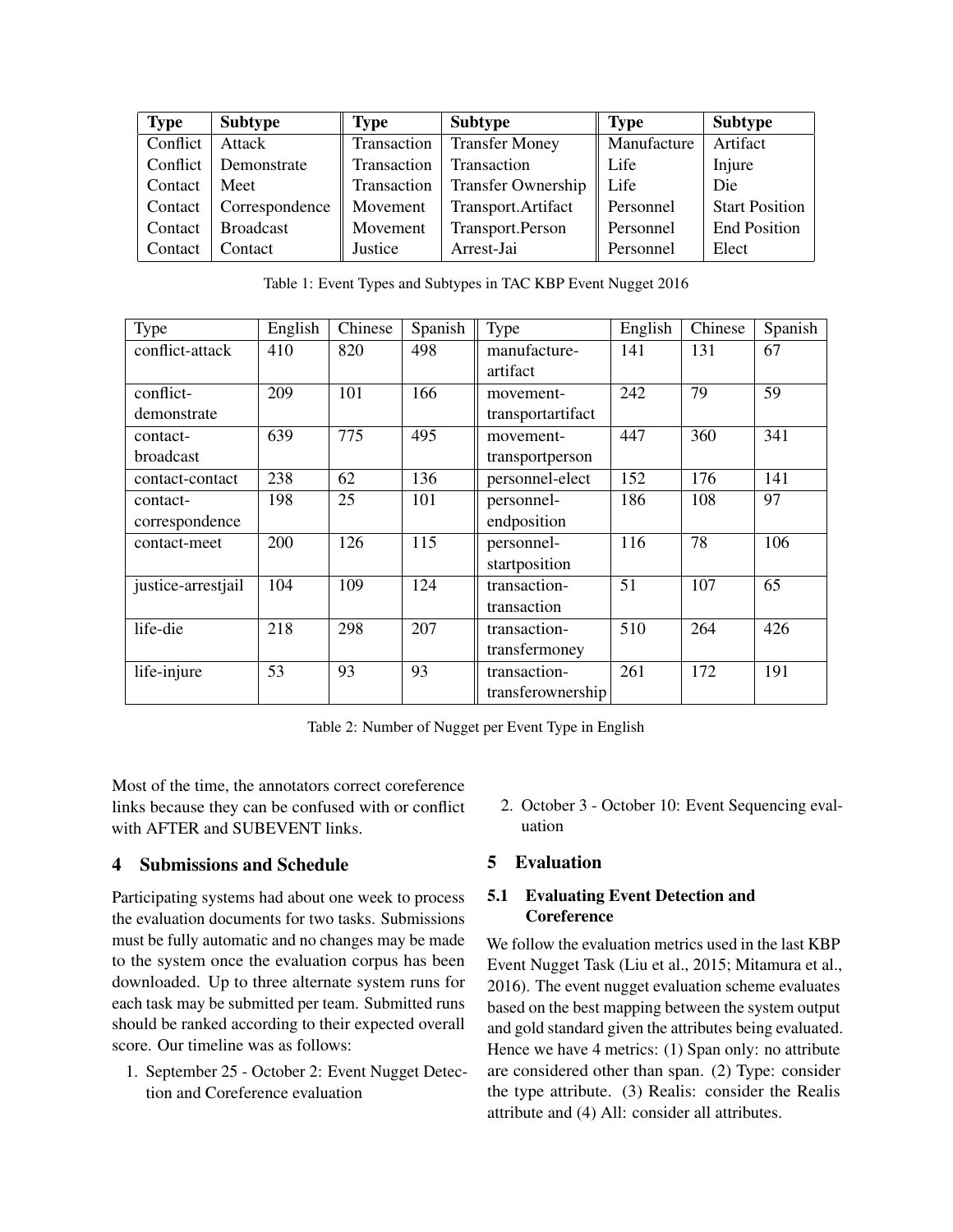For coreference evaluation, we used the mapping from (2) Type based mapping above. This is to deal with the Double Tagging problem where a single event nugget span may have two event types/subtypes. Coreference links normally link to one of the event types/subtypes only. Mapping with mention type may reduce the ambiguity in coreference evaluation. However, this also means coreference performance is highly influenced by the performance of event type classification. Also note that by using such mapping, we allow inexact mapping between system and gold standard mention span. We use the reference coreference scorer (Pradhan et al., 2014) to produce the coreference scores, and selected  $B^3$ , CEAF-E, MUC and BLANC. The systems are ranked based on the averaged of these 4 metrics.

### 5.2 Evaluating Event Sequencing

Similar to the Event Nugget Coreference, we first create a mapping between gold standard and system output. We then formulate two types of graphs from the relation Graph G: a closure of graph  $G^+$  and a reduced graph G−. A closure graph is created by taking the transitive closure, and the reduced graph is a graph with redundant relations removed, where redundant relations are those which can be inferred through other relations.

We then calculate the performance of the "After" links and the parent-child links using the TempEval-3 evaluation methods (UzZaman and Allen, 2011; UzZaman et al., 2013). Here, the precision is calculated by first checking the number of the reduced system relations that can be verified from the reference closure graph, then divided by the total number of reduced system relations. Similarly, recall is calculated the other way around, by checking the portion of reduced reference links that can be verified by the system closure graph.

$$
Precision = \frac{|Sys_{relation}^-\cap Ref_{relation}^+|}{| Sys_{relation}^-|}
$$

$$
Recall = \frac{|Ref_{relation}^-\cap Sys_{relation}^+|}{|Ref_{relation}^-|}
$$

This evaluation metric utilizes the relation closure graph, which ensures that implicit relations are taken into account. For more detailed discussion of the evaluation metric, please refer to UzZaman and Allen (2011). In addition, UzZaman (2012) proposes an adjustment to this evaluation metric. The UzZaman and Allen(2011) metric give credits to all explicit relations, however, it does not give credits to systems that give more implicit relations. We include this adjusted metric in our scoring as well. For details of this adjusted metric, please refer to Section 6.1.7 of UzZaman (2012).

When constructing the temporal graph, we make the following assumption:

- 1. If E1 is linked to E2, any mentions sharing the spans with E1 should also link to E2 with the same relation type and direction.
- 2. The after link relations can be propagated through coreference links. If a co-referent link points to one nugget, all the nuggets in the cluster will be propagated.
- 3. There are no cycles allowed in the submitted file (validators are provided to check for cycles)

The first two assumptions allow links to be propagated. This propagation process is done during our annotation, according to the annotation guideline. However, it is not straightforward to do propagation automatically for submitted system results since it may create cycles in the temporal graph. As a result, we assume this step is done by the submitted systems.

Since this is the first time of event sequencing evaluation, we provide the gold standard event nuggets and coreference links to participants to focus on evaluating the performance of the sequencing task alone.

# 6 Results

In this section we provide an overview of the system performance on each language and each task. As discussed in §5, there are 4 different metrics for mention detection. To compare performance with these systems, one should focus on one of the evaluation metrics of interest. For example, event type will be more important for researchers who are interested in actual event content, while realis is more useful in determining the event status.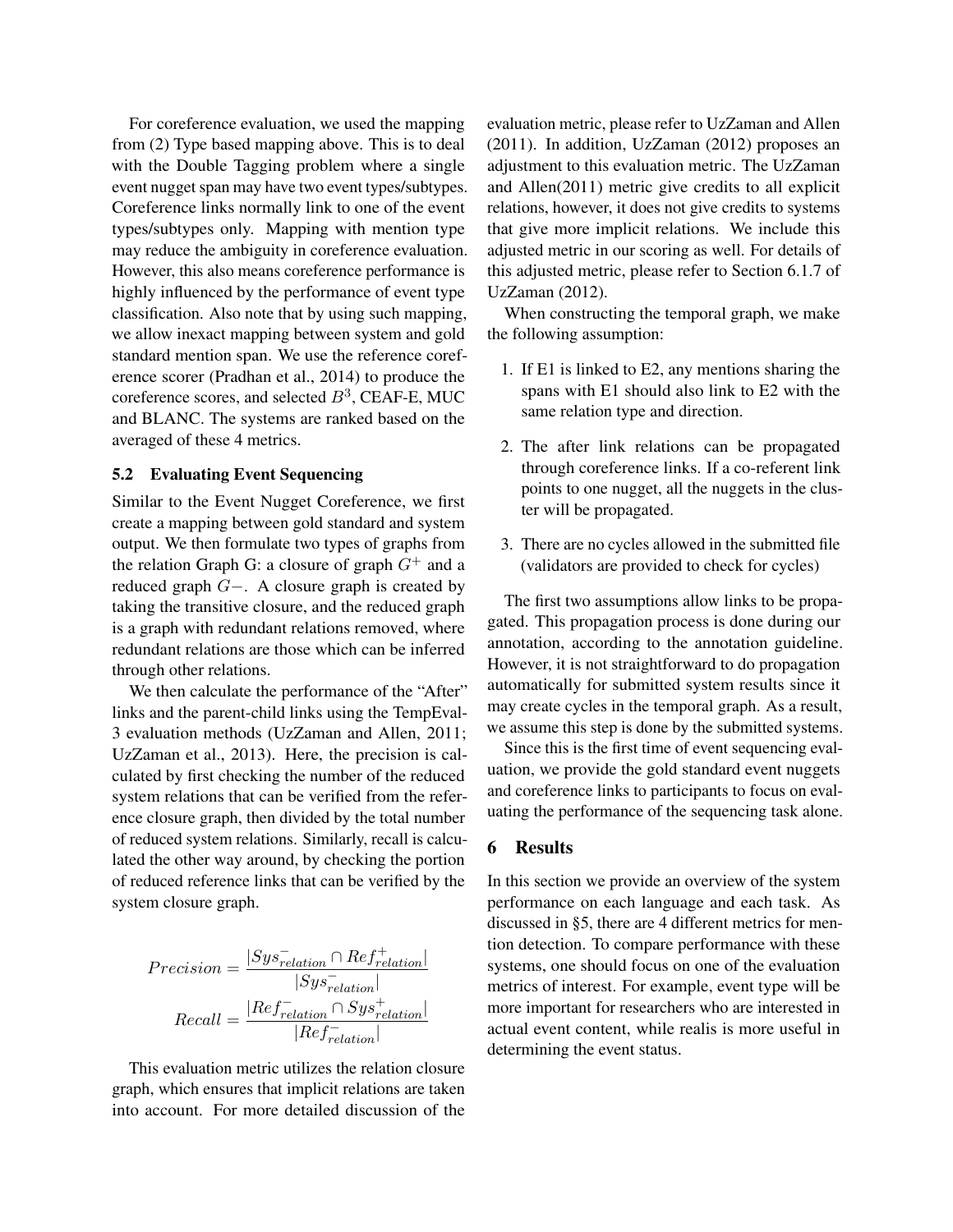## 6.1 Overall Performance

#### 6.1.1 English Nugget and Coreference

We summarize the performance of the participants on English Nugget Detection in Table 3 to 6. Each table lists the performance of each attribute group. Note that we only list the top performance from each team. English Nugget Detection results of all submissions are plotted in Figure 3 to 6.

The figures show that the top performing systems normally have a relatively balanced Precision-Recall trade off. In addition, we found that the most systems tend to have higher precision (blue lines) than recall (red lines). This trend is similar to what's observed in evaluation of year 2015 and 2016. Comparing to the gold standard, we found that most systems generally produce smaller number of event nuggets. The general low recall values indicate one major challenge in event nugget detection: how to predict event nuggets with new lexical items.

|                   | Prec. | Recall | F <sub>1</sub> |
|-------------------|-------|--------|----------------|
| srcb1             | 68.04 | 66.53  | 67.27          |
| lvic-event1       | 64.89 | 55.71  | 59.95          |
| UTD1              | 61.74 | 57.66  | 59.63          |
| CLUZH1            | 57.34 | 61.09  | 59.16          |
| <b>TAMUNLP1</b>   | 58.95 | 56.53  | 57.72          |
| dsln-nlptt1       | 65.89 | 48.87  | 56.12          |
| wip2              | 68.58 | 43.5   | 53.24          |
| zy2               | 64.29 | 43.14  | 51.64          |
| UI-CCG3           | 53.44 | 41.72  | 46.86          |
| <b>BUPT-PRIS1</b> | 67.95 | 32.74  | 44.19          |

Table 3: English Nugget Span Results

|                   | Prec. | Recall | F <sub>1</sub> |
|-------------------|-------|--------|----------------|
| srcb1             | 56.83 | 55.57  | 56.19          |
| UTD1              | 52.16 | 48.71  | 50.37          |
| lvic-event1       | 54.27 | 46.59  | 50.14          |
| <b>CLUZH1</b>     | 47.1  | 50.18  | 48.6           |
| dsln-nlptt1       | 57.02 | 42.29  | 48.56          |
| wip2              | 60.98 | 38.68  | 47.33          |
| <b>TAMUNLP3</b>   | 45.88 | 43.48  | 44.65          |
| zy2               | 55.22 | 37.06  | 44.35          |
| <b>BUPT-PRIS1</b> | 58.92 | 28.39  | 38.31          |
| UI-CCG3           | 37.46 | 29.24  | 32.85          |

Table 4: English Nugget Type Results

|                   | Prec. | Recall | F <sub>1</sub> |
|-------------------|-------|--------|----------------|
| <b>CLUZH1</b>     | 46.85 | 49.91  | 48.33          |
| lvic-event1       | 51.39 | 44.12  | 47.48          |
| srcb1             | 47.95 | 46.89  | 47.42          |
| <b>TAMUNLP1</b>   | 43.38 | 41.6   | 42.47          |
| dsln-nlptt1       | 49.86 | 36.98  | 42.47          |
| UTD1              | 42.36 | 39.56  | 40.91          |
| zy2               | 49.28 | 33.07  | 39.58          |
| wip1              | 48.12 | 32.02  | 38.45          |
| <b>BUPT-PRIS1</b> | 46.36 | 22.34  | 30.15          |
| UI-CCG3           | 30.3  | 23.65  | 26.57          |

Table 5: English Nugget Realis Results

|                   | Prec. | Recall | F1    |
|-------------------|-------|--------|-------|
| <b>CLUZH1</b>     | 38.51 | 41.03  | 39.73 |
| lvic-event1       | 42.52 | 36.5   | 39.28 |
| srcb1             | 39.69 | 38.81  | 39.24 |
| dsln-nlptt1       | 43.22 | 32.05  | 36.81 |
| UTD1              | 35.01 | 32.7   | 33.81 |
| wip1              | 42.21 | 28.08  | 33.73 |
| zy2               | 41.87 | 28.1   | 33.63 |
| TAMUNLP3          | 33.35 | 31.6   | 32.45 |
| <b>BUPT-PRIS1</b> | 39.92 | 19.24  | 25.96 |
| UI-CCG3           | 19.8  | 15.46  | 17.36 |

Table 6: English Nugget All Results

The nugget coreference results are summarized in Table 7. The top performance of coreference is higher than the last year systems by about 5 absolute F1 scores. This should be largely due to the better performance on event nugget detection.

|                             | $B^3$ |                   | CeafE MUC BLANC Aver. |            |
|-----------------------------|-------|-------------------|-----------------------|------------|
|                             |       |                   |                       |            |
| srcb <sub>2</sub>           |       | 43.84 39.86 30.63 | 26.97 35.33           |            |
| UTD <sub>2</sub>            |       | 39.88 35.73 33.79 | 26.06 33.87           |            |
| TAMUNLP2 34.34 33.63 22.9   |       |                   |                       | 17.94 27.2 |
| BUPT-PRIS1 28.66 28.64 19.3 |       |                   | 13.56 22.54           |            |
| UI-CCG3 24.98 23.36 12.57   |       |                   |                       | 8.96 17.47 |

Table 7: English Hopper Coreference Results

# 6.1.2 Nugget and Coreference performance on Chinese and Spanish

Due to the difficulties to build a system for other languages (Chinese and Spanish), only 3 teams participated in the Chinese task and 1 team participated in the Spanish task. We summarize the Chinese eval-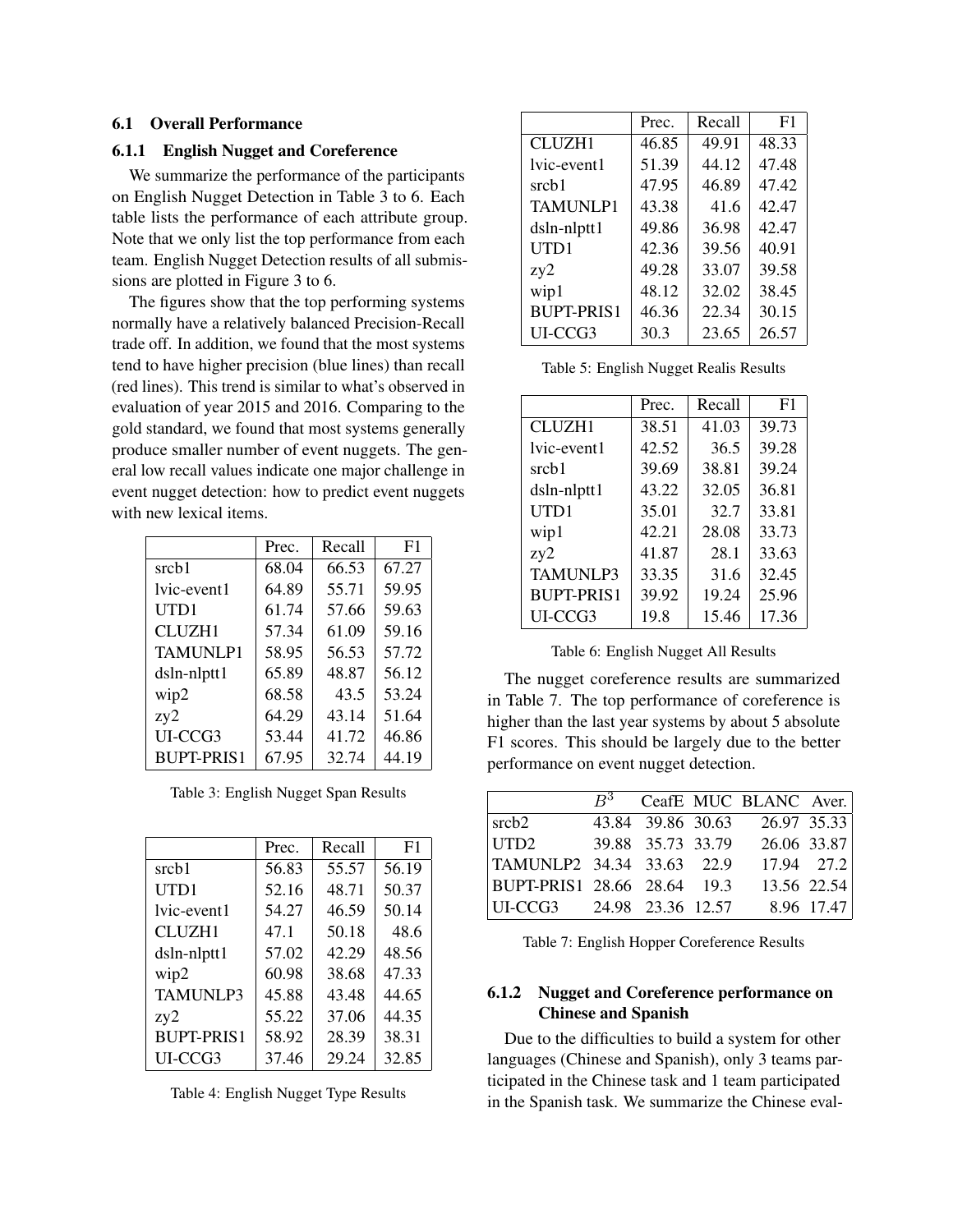

Figure 2: Type Based Comparison 2015, 2016 and 2017

uation results in Table 9 and 10, and the Spanish results in Table 11 and 12. The best performance for Chinese and Spanish are lower than English, as expected. The F1 for Span is around 50 for both Chinese and Spanish. However, the best type based F1 in Chinese is 50.64, much higher than the 42.91 score for Spanish. It is encouraging to see the major performance improvement on Chinese. The relative larger gain in Chinese may due to the fact that there are relatively richer resources, such as parsers and datasets.

#### 6.1.3 English Sequencing Performance

The Event Sequencing task is the new task being introduced this year, with only two participating teams. The best system run is submitted by KY-OTOU, with a F1 score of 10.02 on After link detection (Precision: 7.52, Recall: 15.00), and 11.06 on Subevent link detection (Precision: 15.84, Recall: 8.49). These scores are low in comparison to the coreference tasks, and are similar to the results reported in the pilot study. The pilot study result is listed in Table 8.

# 7 System Approaches

As a general trend, many participants continue to use Neural Network (NN) based methods for event nugget detection. These year, both sequential NN models (RNN/LSTM) and Convolution Neural Networks are quite popular. Some systems employ hybrid learning models of both CNN and RNN. The input feature to the NN models mainly includes word embeddings and Part-of-Speech embeddings. Some

systems have included features using n-hot representation. Traditional machine learning like SVM and CRF approaches are still popular among the participants. The top performing system in English ("srcb1") uses an ensemble result from CNN, LSTM and CRF models. Interestingly, the UTD team approach both the nugget typing and coreference with a multi-pass sieve approach and get the 2nd place in both English and Spanish. It may indicate that our current mention detection systems, equipped with Neural Networks, do not capture deeper semantics comparing to hand-crafted features. From another perspective, while it is claimed that the NN models are language independent, the performance difference is still significant between different languages. The performance is much better in English, a resource-rich language. It is definitely not straightforward to migrate a system easily across language.

The event sequencing systems are both NN based models, the KYOTOU system use a bi-directional GRU followed by a Multi-layer Perceptron (MLP); and the BOUN system use a MLP directly. However, there are no enough data to train good Neural Network Models, as indicated by the low performance.

# 8 Discussion

## 8.1 Challenges for Event Nugget Detection

In this section we discuss some main performance considerations for event nugget detection, based on the average value of all submission systems. Most values discussed here can be found in Figure 2.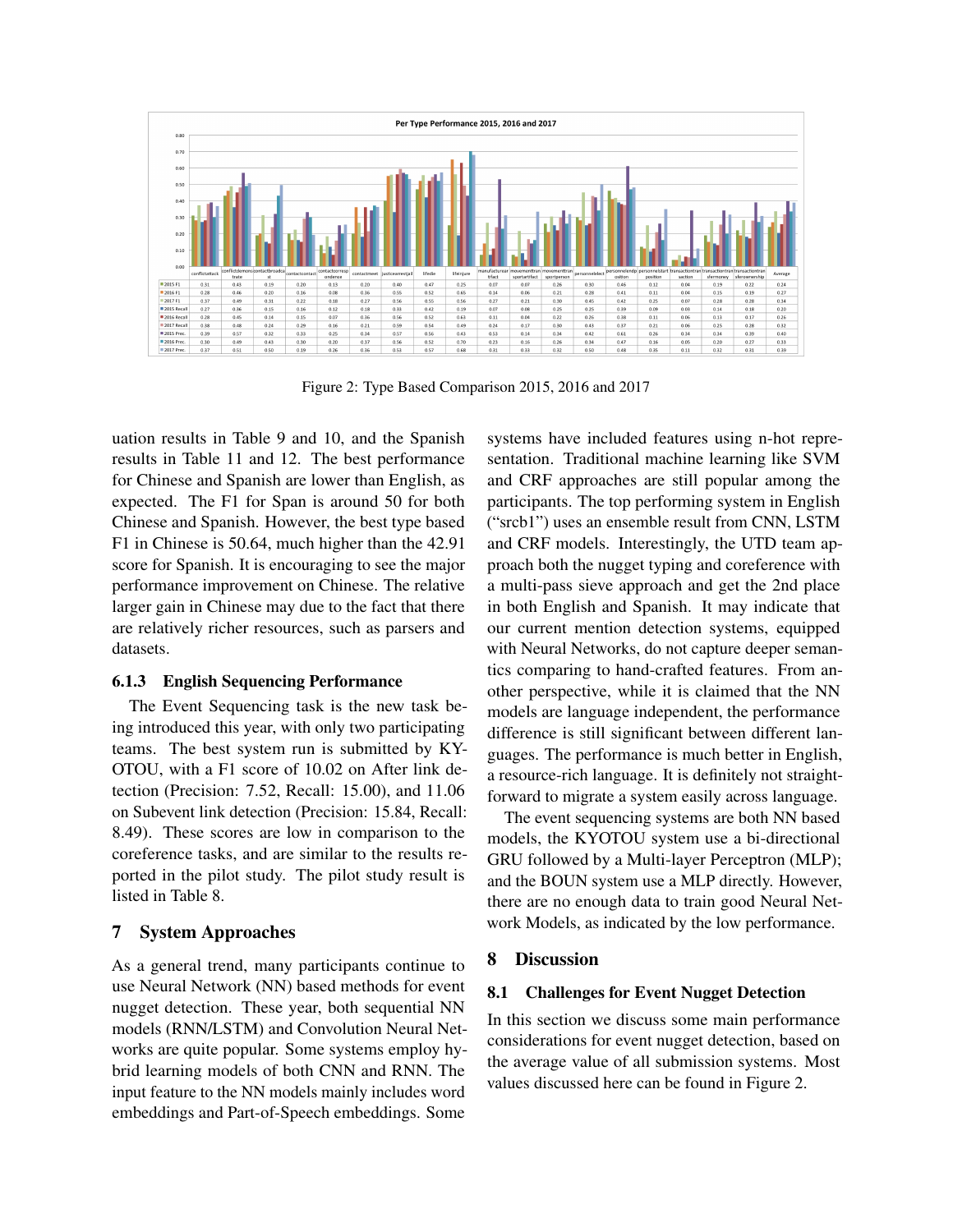

Figure 3: English Nugget Span Performance



Figure 4: English Nugget Type Performance



Figure 5: English Nugget Realis Performance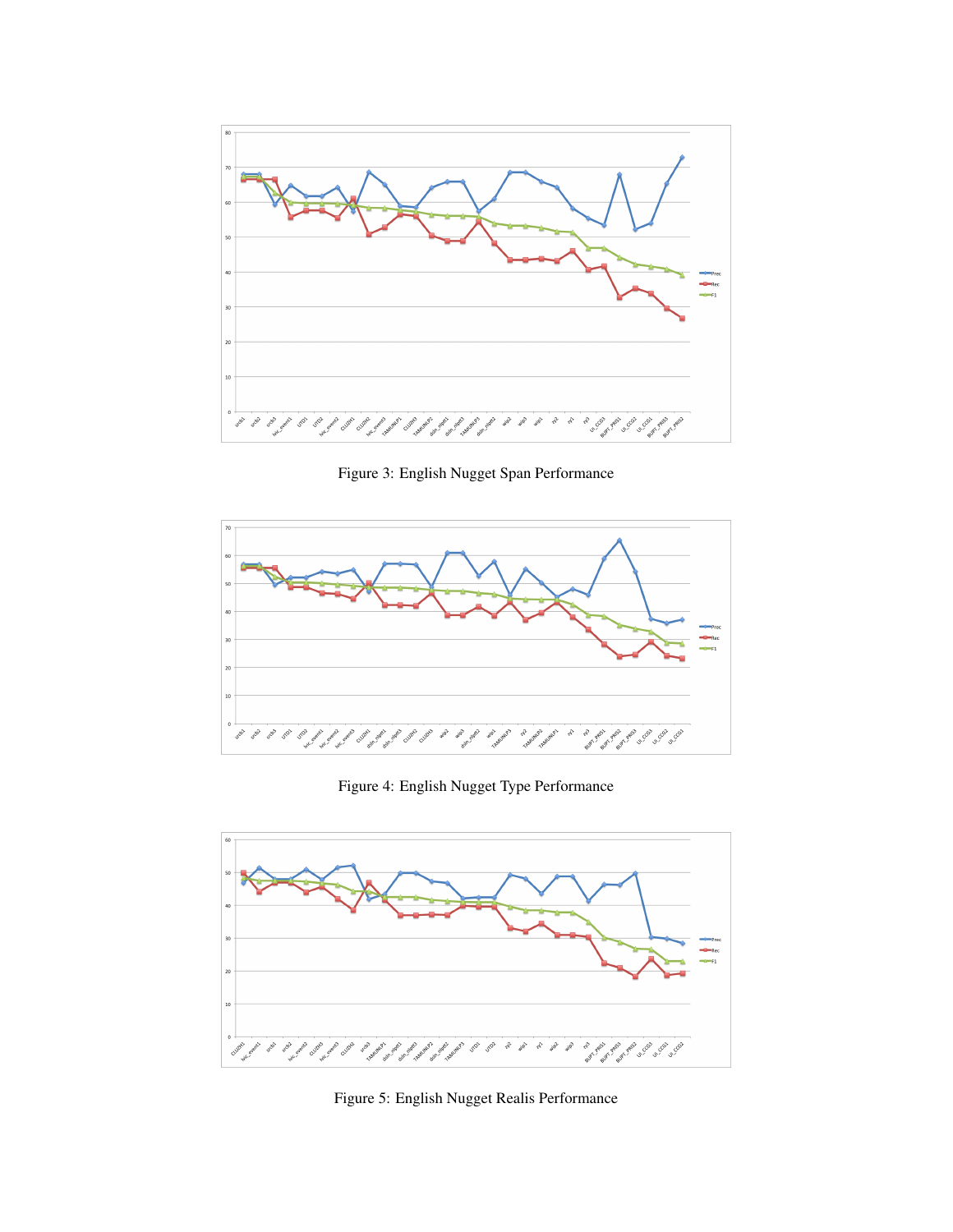|                  | Subevent                 |                          | After  |         | All     |         |         |         |         |
|------------------|--------------------------|--------------------------|--------|---------|---------|---------|---------|---------|---------|
| System           | F1                       | Prec.                    | Recall | F1      | Prec.   | Recall  | F1      | Prec.   | Recall  |
| CMU1             | $\overline{\phantom{0}}$ | $\blacksquare$           | $\sim$ | 18.5087 | 15.545  | 22.8688 |         |         |         |
| CMU <sub>2</sub> | 7.9083                   | 9.4103                   | 6.8198 | 17.5705 | 18.2877 | 16.9075 | 15.215  | 17.0509 | 13.736  |
| <b>OSU1</b>      | 10.979                   | 12.5749                  | 9.7425 | 14.4474 | 14.6508 | 14.2495 | 13.9003 | 14.9867 | 12.9608 |
| CMU3             | 7.3995                   | 16 12 15                 | 4.8017 | 2.9427  | 8.2324  | 1.7916  | 4.4803  | 11 4833 | 2.7831  |
| UC1              | $\overline{\phantom{0}}$ | $\overline{\phantom{a}}$ | ۰      | 3.7678  | 36.4532 | 1.9865  |         |         |         |

Table 8: English Event Sequence Pilot Study Results



Figure 6: English Nugget All Performance

|             |                   | Prec. | Recall | F <sub>1</sub> |
|-------------|-------------------|-------|--------|----------------|
| Span        | CLUZH1            | 67.76 | 45.92  | 54.74          |
|             | UTD1              | 52.69 | 53.02  | 52.85          |
|             | srch2             | 47.48 | 46.76  | 47.12          |
| <b>Type</b> | <b>CLUZH1</b>     | 62.69 | 42.48  | 50.64          |
|             | UTD1              | 46.61 | 46.91  | 46.76          |
|             | srcb2             | 42.47 | 41.82  | 42.14          |
| Realis      | CLUZH3            | 49.66 | 38.5   | 43.37          |
|             | UTD1              | 35.08 | 35.3   | 35.19          |
|             | srcb <sub>3</sub> | 34.87 | 34.3   | 34.58          |
| A11         | CLUZH3            | 45.76 | 35.48  | 39.97          |
|             | srcb3             | 31.77 | 31.25  | 31.51          |
|             | UTD1              | 31.07 | 31.27  | 31.17          |

Table 9: Chinese Nugget Evaluation Results

## 8.1.1 Difficult Event Types

Most participants suffer from a low recall problem in this evaluation. Interestingly, among all the event types, the event types that have low recall are almost identical comparing to last year. These event types include all subtypes under"contact", "transaction" and "movement". "manufacture.artifact" and

|                                 |  | $B^3$ CeafE MUC BLANC Aver. |             |
|---------------------------------|--|-----------------------------|-------------|
| UTD1 $34.18$ $32.22$ 27.07      |  | 18.57 28.01                 |             |
| $\vert$ srcb2 31.58 31.49 20.01 |  |                             | 13.52 24.15 |

Table 10: Chinese Hopper Coreference Results

|        |                    | Prec. | Recall | F1    |
|--------|--------------------|-------|--------|-------|
| Span   | CLUZH <sub>2</sub> | 60.93 | 42.64  | 50.17 |
|        | UI-CCG3            | 37.4  | 26.62  | 31.1  |
| Type   | CLUZH <sub>2</sub> | 51.99 | 36.38  | 42.81 |
|        | UI-CCG3            | 27.96 | 19.9   | 23.25 |
| Realis | CLUZH1             | 45.63 | 30.85  | 36.81 |
|        | UI-CCG3            | 21.17 | 15.07  | 17.6  |
| A11    | <b>CLUZH1</b>      | 38.36 | 25.94  | 30.95 |
|        | UI-CCG3            | 15.26 | 10.86  | 12.69 |
|        |                    |       |        |       |

Table 11: Spanish Nugget Evaluation Results

"personnel.start-position" also have low recalls. A common characteristic of these event types is that they share very similar trigger and context words. For example, *Transaction-TransferOwnership* type refers to the events of transferring physical assets and *Transaction-Transaction* is used when it is unclear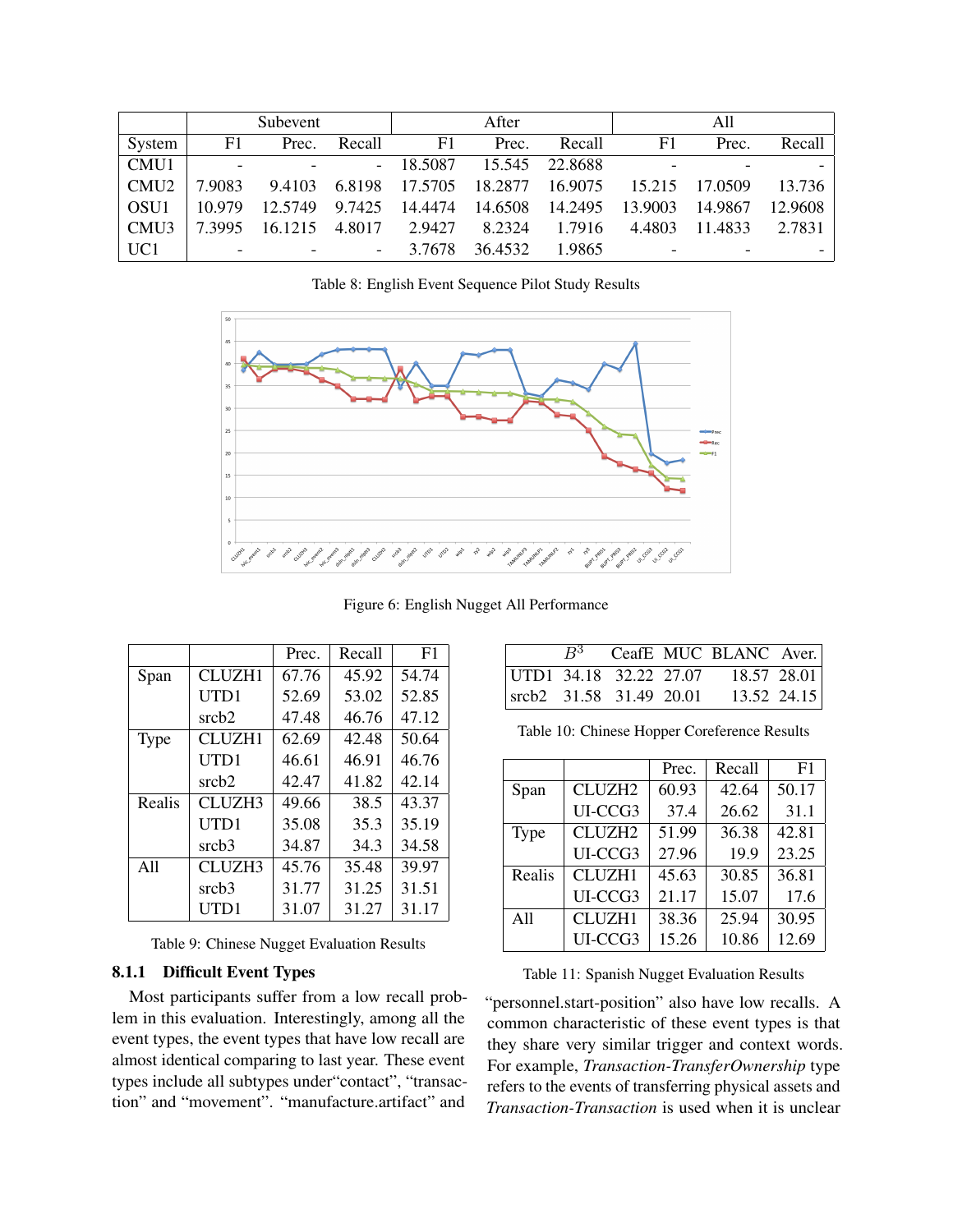|                        |  | $\overline{B^3}$ CeafE MUC BLANC Aver. |  |
|------------------------|--|----------------------------------------|--|
| UI-CCG1 9.9 10.39 3.89 |  | $2.04 \quad 6.55$                      |  |

Table 12: Spanish Hopper Coreference Results

whether the artifact in transaction is money or asset. Nuggets that trigger "contact" events are also very similar from the first glance. These event types are easily mis-classified into another. In addition, the trigger for contact events are sometimes very common words (e.g. say). Only a small portion of "say" are considered as communication events by the annotators. However, this is difficult to be captured by a learning system.

#### 8.1.2 The Difficulties of Event Sequencing

The event sequencing task seem to be too challenging given the small number of data. In fact, the annotators are linking the nuggets based on common sense clues, which are not easily available to all the participant systems. Although the participant systems have tried to used external knowledges (e.g. VerbOcean and Conceptnet are used by the KYOTOU system), the performance of these system are still not comparable to more established tasks. Prior to this evaluation, successful computational models that captures script information are normally trained on large amount of data (Chambers, 2011). A more reasonable setup may be allowing systems to learn such knowledge from large scale domain data, and evaluate on the small set of annotated corpus.

# 9 Conclusion and Future Work

#### 9.1 Evaluation Challenges

The coreference performance is difficult to be judged due to the low performance on nugget detection. Furthermore, event sequencing can also be viewed as a downstream task of event coreference. This year, we have released the gold standard coreference links to the participants. The performances of the systems are still low comparing to other established event tasks. Furthermore, annotating event relations can be a very expensive and error-prone process. This makes it difficult to produce a large amount and reliable datasets for training and testing.

#### 9.2 The Difficulties of Richer Event Relations

As demonstrated by the evaluation result across these years, the main performance bottleneck for event nugget coreference is the performance of event nugget detection. One possible solution is to relax the strictness of event nugget matching algorithm: currently only nuggets that matches gold standard with the exact type and span will be considered.

In this year we have added the event sequencing relations, which relates to logical and temporal aspects of events. However, these tasks seem to be quite difficult both in terms of annotation and system development. The performance is still low, given the fact that systems have access to nuggets and coreference gold standard. It may be the case that the task is too difficult to be learned with such a small number of given data. In fact, the annotators are linking the nuggets based on common sense clues, which are not easily available to all the participant systems.

# 9.3 Embracing Learning with Large Scale Datasets

As shown in many research (Do et al., 2011; Huang et al., 2016; Peng et al., 2016), evaluation on limited annotated data may simply encourage systems to overfit the small number of selected event types. Furthermore, many difficult semantic interactions between events, such as argument relations and after relations, are difficult to be learned from small number of examples. It is a time to change the paradigm in the TAC-KBP event tracks, to allow training on massive data, and allow evaluations to be done on unrestricted domains.

## References

- Nathanael Chambers. 2011. *Inducing Event Schemas and Their Participants from Unlabeled Text*. Doctoral, Stanford University.
- Quang Xuan Do, Yee Seng Chan, and Dan Roth. 2011. Minimally supervised event causality identification. In *EMNLP '11 Proceedings of the Conference on Empirical Methods in Natural Language Processing*, pages 294–303.
- Lifu Huang, Taylor Cassidy, Xiaocheng Feng, Heng Ji, Clare R Voss, Jiawei Han, and Avirup Sil. 2016. Liberal Event Extraction and Event Schema Induction. In *Proceedings of the 54th Annual Meeting of the Association for Computational Linguistics*, pages 258–268.
- Linguistic Data Consortium. 2015. DEFT Rich ERE Annotation Guidelines: Events v.2.6. Technical report, Feb.